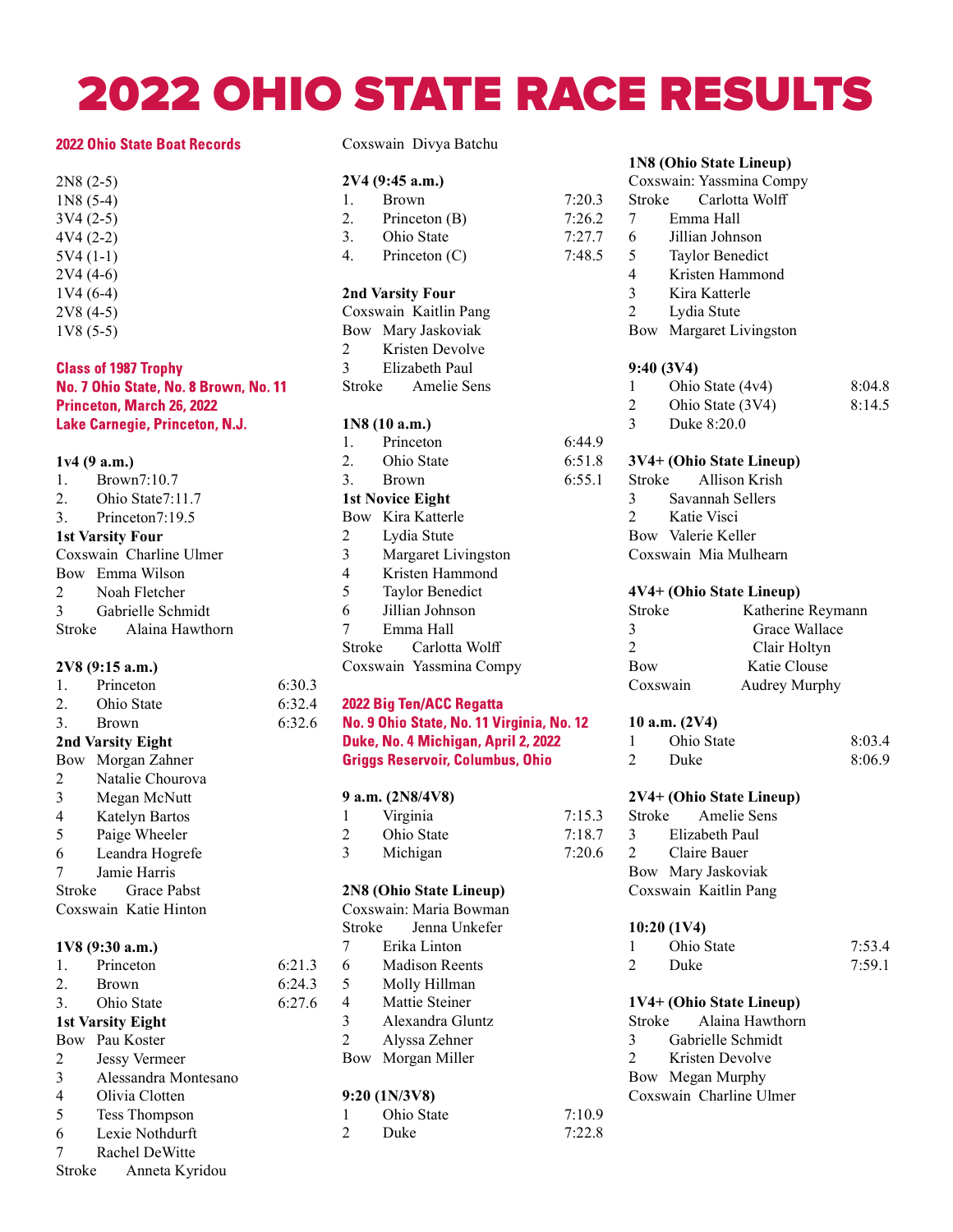#### 10:40 (2V8)

| Duke       | 7:00.6 |
|------------|--------|
| Ohio State | 7:03.2 |

## 2V8 (Ohio State Lineup)

| Coxswain: Divya Batchu |                      |  |
|------------------------|----------------------|--|
| Stroke                 | <b>Grace Pabst</b>   |  |
| 7                      | Olivia Clotten       |  |
| 6                      | Leandra Hogrefe      |  |
| 5                      | Megan McNutt         |  |
| 4                      | <b>Tess Thompson</b> |  |
| 3                      | Emma Wilson          |  |
| $\mathfrak{D}$         | Noah Fletcher        |  |
| Bow                    | Morgan Zahner        |  |

#### 11 a.m. (1V8)

| Ohio State | 6:50.8     | 1 Virginia   |
|------------|------------|--------------|
| Duke       | $6:51.6$ 2 | Ohio State ( |

#### 1V8 (Ohio State Lineup)

| Coxswain: Katie Hinton |                          |  |
|------------------------|--------------------------|--|
|                        | Stroke Lexie Nothdurft   |  |
| 7                      | Pau Koster               |  |
| 6                      | <b>Jessy Vermeer</b>     |  |
| 5                      | Natalie Chourova         |  |
| 4                      | Anneta Kyridou           |  |
| 3                      | Katelyn Bartos           |  |
| $\mathfrak{D}$         | Jamie Harris             |  |
|                        | Bow Alessandra Montesano |  |

#### Afternoon

| 1 p.m. $(2N8/4V8)$ |            |        |
|--------------------|------------|--------|
|                    | Virginia   | 7:33.1 |
| $\mathcal{L}$      | Michigan   | 7:39.0 |
| $\mathcal{E}$      | Ohio State | 7:44.0 |

## 2N8 (Ohio State Lineup)

| Coxswain: Iman Sattar |                  |  |
|-----------------------|------------------|--|
| Stroke                | Jenna Unkefer    |  |
| 7                     | Erika Linton     |  |
| 6                     | Madison Reents   |  |
| 5                     | Molly Hillman    |  |
| 4                     | Mattie Steiner   |  |
| 3                     | Alexandra Gluntz |  |
| $\mathfrak{D}$        | Alyssa Zehner    |  |
| Bow                   | Morgan Miller    |  |
|                       |                  |  |
|                       |                  |  |

#### 1:20 (1N8/3V8)

|   | Virginia   |  |
|---|------------|--|
| 2 | Ohio State |  |
|   |            |  |

## 1N8 (Ohio State Lineup)

| Coxswain: Yassmina Compy |                         |  |
|--------------------------|-------------------------|--|
| Stroke                   | Carlotta Wolff          |  |
| $7\overline{ }$          | Emma Hall               |  |
| 6                        | Jillian Johnson         |  |
| 5                        | <b>Taylor Benedict</b>  |  |
| 4                        | Kristen Hammond         |  |
| 3                        | Kira Katterle           |  |
| $\mathfrak{D}$           | Lydia Slute             |  |
|                          | Bow Margaret Livingston |  |

#### 1:40 (3V4)

|   | Virginia           | 8:05.9 |
|---|--------------------|--------|
| 2 | Ohio State (4v4)   | 8:23.6 |
| 3 | Ohio State $(3v4)$ | 8:27.8 |

#### 3V4+ (Ohio State Lineup)

Stroke Katie Visci 3 Savannah Sellers 2 Katie Castaneda Bow Valerie Keller Coxswain Regan McElwee

#### 4V4+ (Ohio State Lineup)

|               | Stroke Katherine Reymann |
|---------------|--------------------------|
| 3             | Grace Wallace            |
| $\mathcal{D}$ | Claire Holtyn            |
|               | Bow Katie Clouse         |
|               | Coxswain Emma Walker     |
|               |                          |

#### 2 p.m. (2V4)

| Virginia   | 7:58.3 |
|------------|--------|
| Ohio State | 8:05.4 |

#### 2V4+ (Ohio State Lineup)

Stroke Amelie Sens 3 Elizabeth Paul 2 Claire Bauer Bow Mary Jaskoviak Coxswain Kaitlin Pang

#### 2:20 (1V4)

| Ohio State | 7:55.8 |
|------------|--------|
| Virginia   | 8:04.2 |

#### 1V4+ (Ohio State Lineup)

|                             | Stroke Alaina Hawthorn  |
|-----------------------------|-------------------------|
| 3                           | Gabrielle Schmidt       |
| $\mathcal{D}_{\mathcal{A}}$ | Kristen Devolve         |
|                             | Bow Megan Murphy        |
|                             | Coxswain Charline Ulmer |

#### 2:40 (2V8)

 $7:16.2$  $7:26.0$ 

| Ohio State | 7:05.2 |
|------------|--------|
| Virginia   | 7:08.7 |

#### 2V8 (Ohio State Lineup)

| Coxswain: Divya Batchu |                      |  |
|------------------------|----------------------|--|
| Stroke                 | <b>Grace Pabst</b>   |  |
| 7                      | Jamie Harris         |  |
| 6                      | Leandra Hogrefe      |  |
| 5                      | Megan McNutt         |  |
| 4                      | <b>Tess Thompson</b> |  |
| 3                      | Emma Wilson          |  |
| $\mathfrak{D}$         | Noah Fletcher        |  |
| Bow                    | Morgan Zahner        |  |

#### 3 p.m. (1V8)

| Virginia   | 6:58.7 |
|------------|--------|
| Ohio State | 7:03.0 |

#### 1V8 (Ohio State Lineup)

|                | Coxswain: Katie Hinton   |
|----------------|--------------------------|
|                | Stroke Lexie Nothdurft   |
| 7              | Pau Koster               |
| 6              | <b>Jessy Vermeer</b>     |
| 5              | Natalie Chourova         |
| 4              | Anneta Kyridou           |
| 3              | Katelyn Bartos           |
| $\mathfrak{D}$ | Jamie Harris             |
|                | Bow Alessandra Montesano |
|                |                          |

#### **2022 Ohio State Invitational** No. 9 Ohio State, Notre Dame, Oklahoma, Michigan State, No. 20 Indiana, April 9, 2022, Griggs Reservoir, Columbus, Ohio

| 3 |   | 9 a.m. $(2n8/4v8)$ |        |
|---|---|--------------------|--------|
| 4 |   | Ohio State         | 7:23.3 |
|   |   | Michigan State     | 7:28.4 |
|   | 3 | Indiana            | 7:31.8 |

#### Ohio State Lineup 2N8 (AM) C: Regan McElwee S: Maddie Reents 7-Alex Gluntz 6-Maggie Livingston 5-Morgan Miller 4-Alexa Isaac 3-Darby Pethrick 2-Alyssa Zehner

## B: Danielle Mathews

| 9:10(1N8/3V8)               |                |        |  |  |
|-----------------------------|----------------|--------|--|--|
|                             | Michigan State | 7:15.3 |  |  |
| $\mathcal{D}_{\mathcal{L}}$ | Indiana        | 7:19.7 |  |  |
| 3                           | Oklahoma       | 7:20.1 |  |  |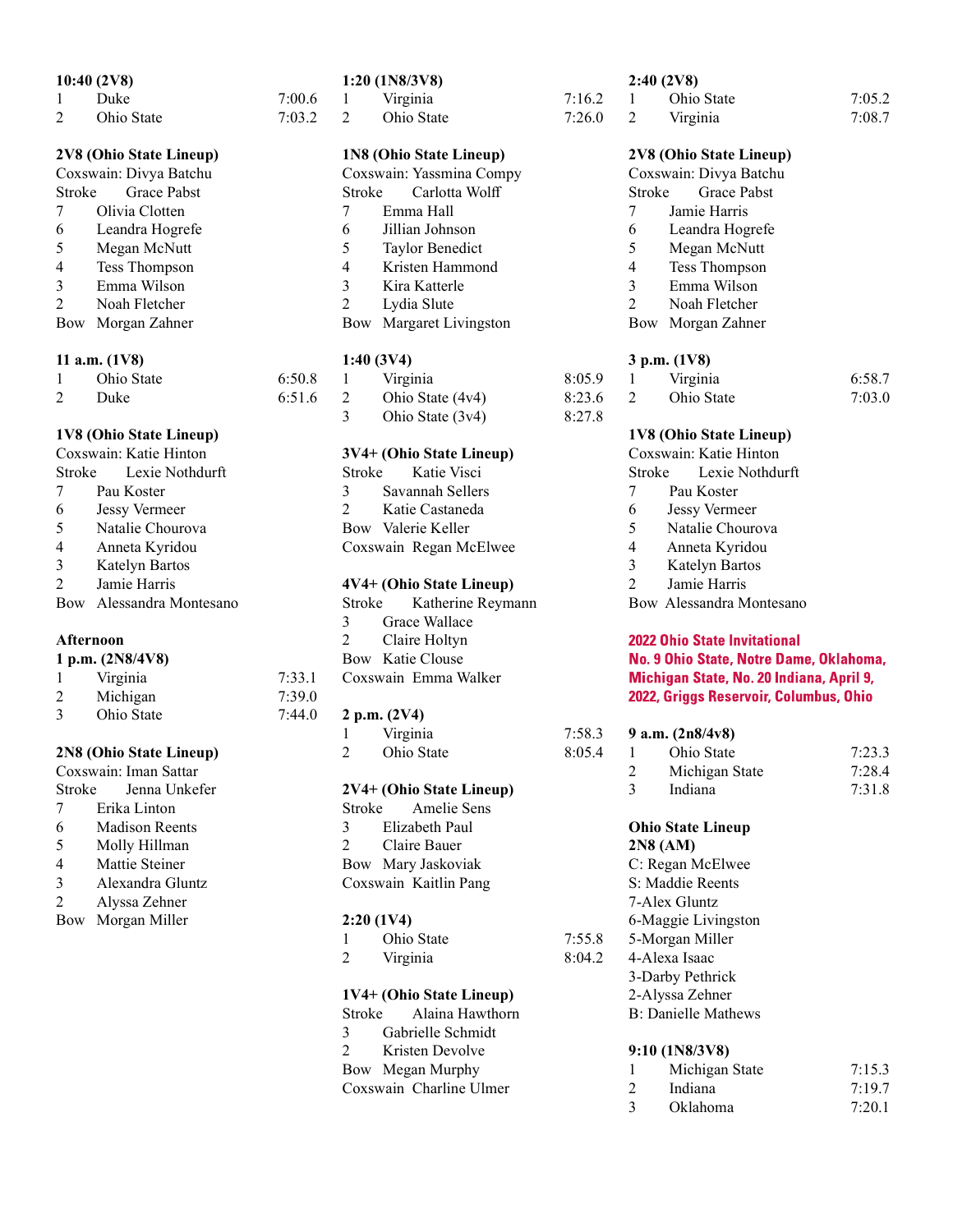|                 | 9:20 (1N8/3V8)                |        |                 | <b>Ohio State Lineup</b>    |        |                 | <b>Ohio State Lineup</b>   |        |
|-----------------|-------------------------------|--------|-----------------|-----------------------------|--------|-----------------|----------------------------|--------|
| 1               | Ohio State                    | 7:07.3 | 2V <sub>4</sub> |                             |        | <b>1V8</b>      |                            |        |
| 2               | Notre Dame                    | 7:36.2 |                 | S: Amelie Sens              |        |                 | C: Katie Hinton            |        |
|                 |                               |        |                 | 3-Liz Paul                  |        |                 | S: Anetta Kyridou          |        |
|                 | <b>Ohio State Lineup</b>      |        |                 | 2-Tess Thompson             |        |                 | 7-Pau Koster               |        |
| 1N <sub>8</sub> |                               |        |                 | B: Paige Wheeler            |        |                 | 6-Jessy Vermeer            |        |
|                 | C: Yassmina Compy             |        |                 | C: Kaitlin Pang             |        |                 | 5-Alessandra Montesano     |        |
|                 | S: Carlotta Wolff             |        |                 |                             |        |                 | 4-Lexie Nothdurft          |        |
|                 | 7-Taylor Benedict             |        |                 | 10:10(1V4)                  |        |                 | 3-Rachel DeWitte           |        |
|                 | 6-Jillian Johnson             |        | 1               | Indiana                     | 7:42.6 |                 | 2-Emma Wilson              |        |
|                 | 5-Emma Hall                   |        | 2               | Michigan State              | 7:45.4 |                 | B: Maria Kyridou           |        |
|                 | 4-Lydia Stute                 |        | 3               | Oklahoma                    | 7:59.2 |                 |                            |        |
|                 | 3-Jenna Unkefer               |        |                 |                             |        |                 | 1 p.m. (2n8/4v8)           |        |
|                 | 2-Erika Linton                |        |                 | 10:20(1V4)                  |        | 1               | Michigan State             | 7:23.8 |
|                 | <b>B:</b> Kira Katterle       |        | 1               | Ohio State                  | 7:30.4 | 2               | Ohio State                 | 7:33.7 |
|                 |                               |        | 2               | Notre Dame                  | 7:50.5 | 3               | Indiana                    | 7:46.8 |
|                 | 9:30 (3V4)                    |        |                 |                             |        |                 |                            |        |
| 1               | Ohio State (4V4)              | 8:01.8 |                 | <b>Ohio State Lineup</b>    |        |                 | <b>Ohio State Lineup</b>   |        |
| 2               | Ohio State (5V4)              | 8:05.6 | 1V4             |                             |        |                 | 2N8 (PM)                   |        |
| 3               | Michigan State                | 8:08.7 |                 | S: Alaina Hawthorn          |        |                 | C: Ellie Bujwalo-Nowak     |        |
|                 |                               |        |                 | 3-Megan Murphy              |        |                 | S: Maddie Reents           |        |
|                 | <b>Ohio State Lineup</b>      |        |                 | 2-Kristen Devolve           |        |                 | 7-Alex Gluntz              |        |
| 5V4             |                               |        |                 | <b>B:</b> Gabrielle Schmidt |        |                 | 6-Maggie Livingston        |        |
|                 | S: Kate Reymann               |        |                 | C: Charli Ulmer             |        |                 | 5-Molly Hillman            |        |
|                 | 3-Grace Wallace               |        |                 |                             |        |                 | 4-Alexa Isaac              |        |
|                 | 2-Allison Krish               |        |                 | 10:30(2V8)                  |        |                 | 3-Darby Pethrick           |        |
|                 | B: Katie Castaneda            |        | 1               | Indiana                     | 6:50.6 |                 | 2-Alyssa Zehner            |        |
|                 | C: Linnie Hughes              |        | 2               | Michigan State              | 7:07.5 |                 | <b>B: Danielle Mathews</b> |        |
|                 |                               |        | 3               | Oklahoma                    | 7:12.9 |                 |                            |        |
|                 | <b>Ohio State Lineup</b>      |        |                 |                             |        |                 | 1:10(1N8/3V8)              |        |
| 4V4             |                               |        |                 | 10:40(2V8)                  |        | 1               | Michigan State             | 7:15.8 |
|                 | S: Claire Holtyn              |        | 1               | Ohio State                  | 6:38.1 | 2               | Indiana                    | 7:24.2 |
|                 | 3-Oliver Williams             |        | 2               | Notre Dame                  | 7:00.7 |                 |                            |        |
|                 | 2-Katie Visci                 |        |                 |                             |        |                 | 1:20 (1N8/3V8)             |        |
|                 | B: Valerie Keller             |        |                 | <b>Ohio State Lineup</b>    |        | 1               | Ohio State                 | 7:10.1 |
|                 | C: Audrey Murphy              |        | <b>2V8</b>      |                             |        | 2               | Oklahoma                   | 7:33.1 |
|                 |                               |        |                 | C: Divya Batchu             |        | 3               | Notre Dame                 | 7:43.5 |
|                 | 9:40 (3V4)                    |        |                 | S: Grace Pabst              |        |                 |                            |        |
| 1               | Ohio State                    | 7:53.4 |                 | 7-Jamie Harris              |        |                 | <b>Ohio State Lineup</b>   |        |
| 2               | Notre Dame                    | 8:04.0 |                 | 6-Katelyn Bartos            |        | 1N <sub>8</sub> |                            |        |
|                 |                               |        |                 | 5-Ollie Clotten             |        |                 | C: Yassmina Compy          |        |
|                 | <b>Ohio State Lineup</b>      |        |                 | 4-Natalie Chourova          |        |                 | S: Carlotta Wolff          |        |
| 3V <sub>4</sub> |                               |        |                 | 3-Megan McNutt              |        |                 | 7-Taylor Benedict          |        |
|                 | S: Savannah Sellers           |        |                 | 2-Noah Fletcher             |        |                 | 6-Jillian Johnson          |        |
|                 | 3-Claire Bauer                |        |                 | B: Morgan Zahner            |        |                 | 5-Emma Hall                |        |
|                 | 2-Mary Jaskoviak              |        |                 |                             |        |                 | 4-Lydia Stute              |        |
|                 | <b>B:</b> Katie Clouse        |        |                 | 10:50(1V8)                  |        |                 | 3-Jenna Unkefer            |        |
|                 | C: Mia Mulhearn               |        | 1               | Indiana                     | 6:37.2 |                 | 2-Erika Linton             |        |
|                 |                               |        | 2               | Oklahoma                    | 6:43.5 |                 | <b>B:</b> Kira Katterle    |        |
|                 | 9:50(2V4)                     |        | 3               | Michigan State              | 6:48.9 |                 |                            |        |
| 1               | Oklahoma                      | 8:03.6 |                 |                             |        |                 |                            |        |
| 2               | Indiana                       | 8:05.3 |                 | 11 a.m. $(1V8)$             |        |                 |                            |        |
| 3               | Michigan State                | 8:06.6 | 1               | Ohio State                  | 6:32.4 |                 |                            |        |
|                 |                               |        | $\overline{2}$  | Notre Dame                  | 6:57.2 |                 |                            |        |
|                 |                               |        |                 |                             |        |                 |                            |        |
|                 | 10 a.m. $(2V4)$<br>Ohio State | 7:38.0 |                 |                             |        |                 |                            |        |
| 1               |                               |        |                 |                             |        |                 |                            |        |
| 2               | Notre Dame                    | 7:57.5 |                 |                             |        |                 |                            |        |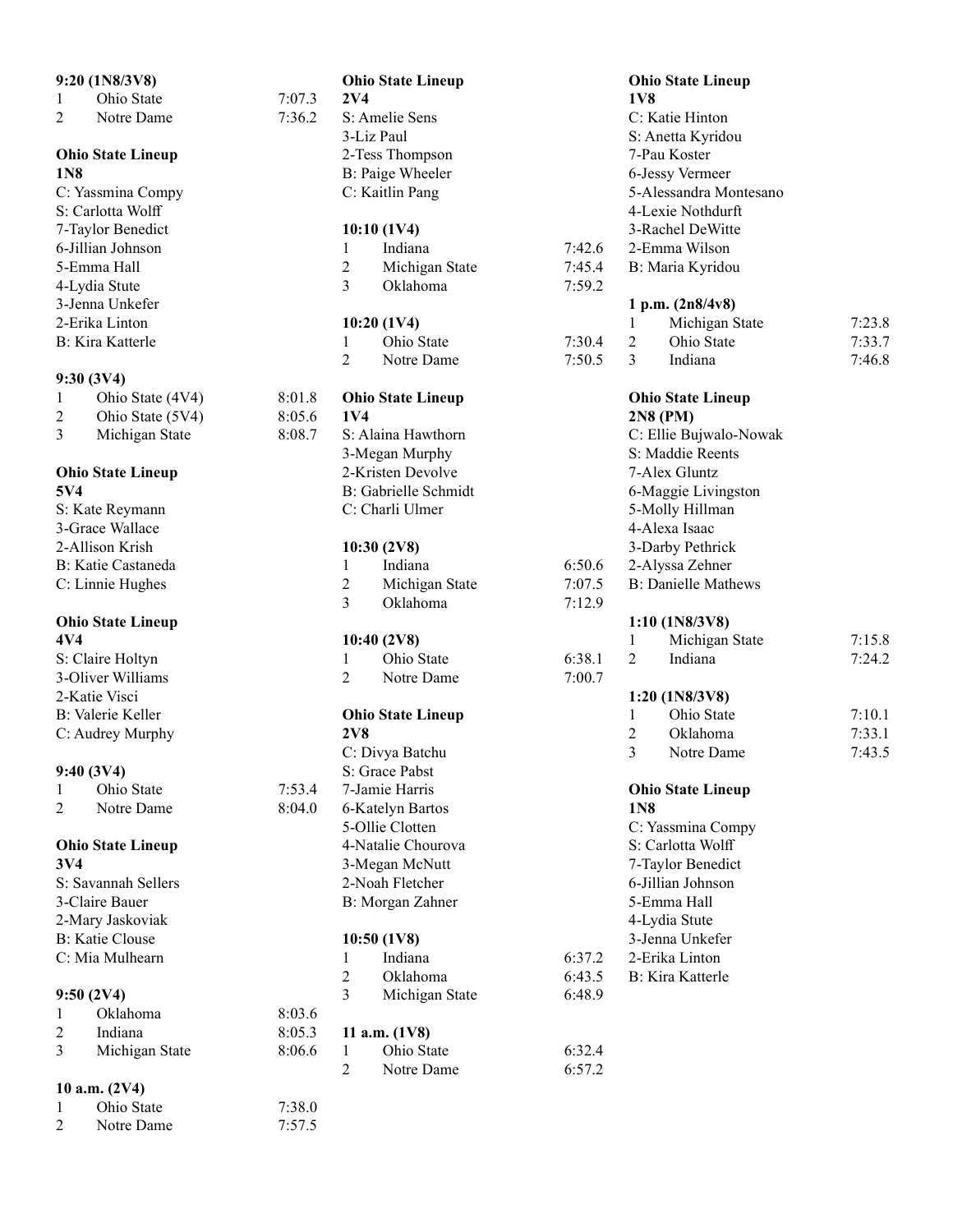|                                           | 1:30(3V4)                |        |                | <b>Ohio State Lineup</b>            |        |
|-------------------------------------------|--------------------------|--------|----------------|-------------------------------------|--------|
| $\mathbf{1}$                              | Ohio State (5V4)         | 7:53.0 | 1V4            |                                     |        |
| 2                                         | Notre Dame               | 7:55.0 |                | S: Alaina Hawthorn                  |        |
| 3                                         | Ohio State (4V4)         | 8:04.6 |                | 3-Megan Murphy                      |        |
|                                           |                          |        |                | 2-Kristen Devolve                   |        |
|                                           | <b>Ohio State Lineup</b> |        |                | B: Gabrielle Schmidt                |        |
| 5V4                                       |                          |        |                | C: Charli Ulmer                     |        |
|                                           | S: Kate Reymann          |        |                |                                     |        |
|                                           | 3-Grace Wallace          |        |                | 2:30(2V8)                           |        |
|                                           | 2-Allison Krish          |        | 1              | Indiana                             | 6:53.5 |
|                                           | B: Katie Castaneda       |        | 2              | Michigan State                      | 7:07.3 |
|                                           | C: Linnie Hughes         |        |                |                                     |        |
|                                           |                          |        |                | 2:40(2V8)                           |        |
|                                           | <b>Ohio State Lineup</b> |        | $\mathbf{1}$   | Ohio State                          | 6:45.2 |
| 4V4                                       |                          |        | $\overline{2}$ | Notre Dame                          | 6:57.2 |
|                                           | S: Claire Holtyn         |        | $\overline{3}$ | Oklahoma                            | 7:15.2 |
|                                           | 3-Oliver Williams        |        |                |                                     |        |
|                                           | 2-Katie Visci            |        |                | <b>Ohio State Lineup</b>            |        |
|                                           | <b>B:</b> Valerie Keller |        | 2V8            |                                     |        |
|                                           | C: Audrey Murphy         |        |                | C: Divya Batchu                     |        |
|                                           |                          |        |                | S: Grace Pabst                      |        |
|                                           | 1:40(3V4)                |        |                | 7-Jamie Harris                      |        |
| $\mathbf{1}$                              | Ohio State               | 7:49.8 |                | 6-Katelyn Bartos<br>5-Ollie Clotten |        |
| 2                                         | Michigan State           | 8:00.4 |                |                                     |        |
|                                           |                          |        |                | 4-Natalie Chourova                  |        |
| 3V <sub>4</sub>                           | <b>Ohio State Lineup</b> |        |                | 3-Megan McNutt<br>2-Noah Fletcher   |        |
|                                           | S: Savannah Sellers      |        |                |                                     |        |
|                                           | 3-Claire Bauer           |        |                | B: Morgan Zahner                    |        |
|                                           | 2-Mary Jaskoviak         |        |                | 2:50(1V8)                           |        |
|                                           |                          |        | $\mathbf{1}$   | Indiana                             | 6:42.2 |
| <b>B:</b> Katie Clouse<br>C: Mia Mulhearn |                          | 2      | Michigan State | 6:51.0                              |        |
|                                           |                          |        |                |                                     |        |
|                                           | 1:50(2V4)                |        |                | 3 p.m. (1V8)                        |        |
| $\mathbf{1}$                              | Michigan State           | 7:48.1 | $1 \quad \Box$ | Ohio State                          | 6:37.1 |
| 2                                         | Indiana                  | 7:58.4 | $\overline{2}$ | Oklahoma                            | 6:51.1 |
|                                           |                          |        | 3              | Notre Dame                          | 7:01.8 |
|                                           | 2 p.m. (2V4)             |        |                |                                     |        |
| 1                                         | Ohio State               | 7:32.3 |                | <b>Ohio State Lineup</b>            |        |
| 2                                         | Notre Dame               | 7:48.0 | 1V8            |                                     |        |
| 3                                         | Oklahoma                 | 8:04.5 |                | C: Katie Hinton                     |        |
|                                           |                          |        |                | S: Anetta Kyridou                   |        |
|                                           | <b>Ohio State Lineup</b> |        |                | 7-Pau Koster                        |        |
| 2V <sub>4</sub>                           |                          |        |                | 6-Jessy Vermeer                     |        |
|                                           | S: Amelie Sens           |        |                | 5-Alessandra Montesano              |        |
| 3-Liz Paul                                |                          |        |                | 4-Lexie Nothdurft                   |        |
|                                           | 2-Tess Thompson          |        |                | 3-Rachel DeWitte                    |        |
|                                           | B: Paige Wheeler         |        |                | 2-Emma Wilson                       |        |
|                                           | C: Kaitlin Pang          |        |                | B: Maria Kyridou                    |        |
|                                           |                          |        |                |                                     |        |
|                                           | 2:10(1V4)                |        |                |                                     |        |
| 1                                         | Indiana                  | 7:41.8 |                |                                     |        |
| 2                                         | Michigan State           | 7:45.9 |                |                                     |        |
|                                           |                          |        |                |                                     |        |
|                                           | 2:20(1V4)                |        |                |                                     |        |
| $\mathbf{1}$                              | Ohio State               | 7:25.1 |                |                                     |        |
| $\overline{c}$                            | Notre Dame               | 7:43.9 |                |                                     |        |

3 Oklahoma 7:57.6

#### **2022 Big Ten Invitational** April 14-15, 2022, Sarasota, Florida

|                          | <b>Ohio State Results and Lineups</b><br>April 15 |          |
|--------------------------|---------------------------------------------------|----------|
| $2N8 -$                  |                                                   |          |
|                          | 9:40 a.m.                                         |          |
| 1                        | Rutgers                                           | 7:18.659 |
| $\overline{c}$           | Ohio State                                        | 7:24.702 |
| 3                        | Michigan State                                    | 7:35.639 |
| 4                        | Minnesota 7:38.536                                |          |
|                          | 3:07 p.m.                                         |          |
| 1                        | Wisconsin                                         | 7:19.505 |
| $\overline{c}$           | Ohio State                                        | 7:20.882 |
| $\overline{\mathbf{3}}$  | Minnesota                                         | 7:23.638 |
| $\overline{\mathcal{L}}$ | Iowa                                              | 7:48.068 |
|                          | 9:00 a.m. Saturday                                |          |
| 1                        | Michigan                                          | 7:09.144 |
| $\overline{c}$           | Rutgers                                           | 7:12.837 |
| $\overline{3}$           | Ohio State                                        | 7:18.674 |
| 4                        | Wisconsin                                         | 7:23.290 |
|                          | <b>Ohio State Lineup</b>                          |          |
|                          | C: Yassmina Compy                                 |          |
|                          | S: Maddie Reents                                  |          |
|                          | 7-Alex Gluntz                                     |          |
|                          | 6-Kira Katterle                                   |          |
|                          | 5-Morgan Miller                                   |          |
|                          | 4-Alexa Isaac                                     |          |
|                          | 3-Darby Pethrick                                  |          |
|                          | 2-Alyssa Zehner                                   |          |
|                          | <b>B: Danielle Mathews</b>                        |          |
| $1N8-$                   |                                                   |          |
|                          | 10:10 a.m.                                        |          |
| 1                        | Virginia                                          | 6:46.955 |
| $\overline{c}$           | Ohio State                                        | 6:55.985 |
| 3                        | Iowa                                              | 7:06.045 |
| $\overline{4}$           | Michigan State                                    | 7:11.589 |
| 3 p.m.                   |                                                   |          |
| 1                        | Michigan                                          | 6:52.225 |
| $\overline{c}$           | Ohio State                                        | 7:01.228 |
| 3                        | Wisconsin                                         | 7:06.471 |
| $\overline{\mathcal{L}}$ | Michigan State                                    | 7:24.258 |
|                          | 9:30 a.m. Saturday                                |          |
| 1                        | Ohio State                                        | 6:40.856 |
| $\overline{c}$           | Wisconsin                                         | 6:44.03  |
| $\overline{3}$           | Rutgers                                           | 6:49.243 |
| $\overline{4}$           | Tennessee                                         | 7:07.00  |
|                          | <b>Ohio State Lineup</b>                          |          |
|                          | C: Regan McElwee                                  |          |
|                          | S: Carlotta Wolff                                 |          |
|                          | 7-Taylor Benedict                                 |          |
|                          | 6-Jillian Johnson                                 |          |
|                          | 5-Emma Hall                                       |          |
|                          | 4-Lydia Stute                                     |          |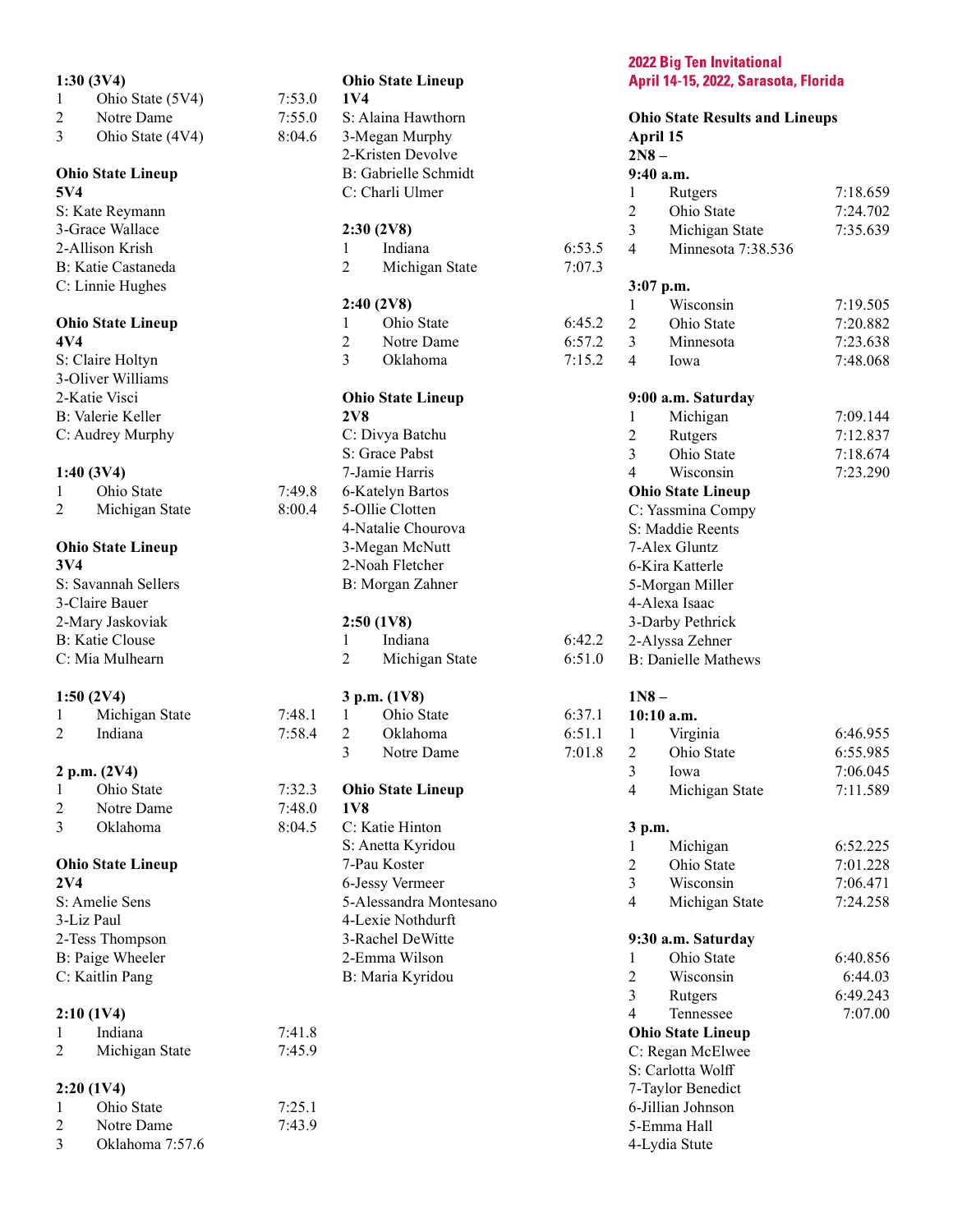|                | 3-Jenna Unkefer          |          | $1V4-$         |                          |                     | $2V8-$                   |                                   |          |
|----------------|--------------------------|----------|----------------|--------------------------|---------------------|--------------------------|-----------------------------------|----------|
|                | 2-Erika Linton           |          |                | 12:30 p.m.               |                     |                          | 11:50 a.m.                        |          |
|                | B: Maggie Livingston     |          | 1              | Stanford                 | 7:21.077            | 1                        | Stanford                          | 6:29.210 |
|                |                          |          | $\overline{2}$ | Ohio State               | 7:26.084            | $\overline{2}$           | Brown                             | 6:35.140 |
| $3V4-$         |                          |          | 3              | Brown                    | 7:27.057            | $\overline{3}$           | Ohio State                        | 6:41.223 |
|                | 10 a.m.                  |          | $\overline{4}$ | Wisconsin                | 7:46.137            | $\overline{\mathcal{A}}$ | Wisconsin                         | 7:03.773 |
| 1              | Rutgers                  | 7:36.677 |                |                          |                     |                          |                                   |          |
| $\overline{2}$ | Ohio State               | 7:41.85  |                | 5:02 p.m.                |                     |                          | 4:27 p.m.                         |          |
| $\overline{3}$ | Minnesota                | 7:47.87  | 1              | Ohio State               | 7:29.421            | 1                        | Ohio State                        | 6:38.513 |
| 4              | Notre Dame               | 7:51.344 | $\overline{2}$ | Dartmouth                | 7:37.581            | $\overline{2}$           | Washington State                  | 6:46.53  |
| 5              | Michigan State           | 8:04.507 | $\overline{3}$ | Washington State         | 7:39.621            | 3                        | Dartmouth                         | 6:53.77  |
|                |                          |          | 4              | Minnesota                | 7:55.131            | $\overline{4}$           | Minnesota                         | 7:01.583 |
|                | 3:21 p.m.                |          |                |                          |                     |                          |                                   |          |
| 1              | Iowa                     | 7:38.645 |                | <b>Noon Saturday</b>     |                     |                          | 10:50 a.m. Saturday               |          |
| $\mathfrak{2}$ | Ohio State               | 7:41.901 | $\mathbf{1}$   | Michigan                 | 7:05.43             | 1                        | Stanford                          | 6:14.901 |
| 3              | Wisconsin                | 7:50.651 | $\overline{2}$ | Stanford                 | 7:09.073            | $\overline{2}$           | Michigan                          | 6:21.081 |
| 4              | Notre Dame               | 7:55.025 | 3              | Ohio State               | 7:10.766            | $\overline{3}$           | Ohio State                        | 6:24.597 |
|                |                          |          |                |                          |                     |                          |                                   |          |
|                |                          |          | $\overline{4}$ | Virginia                 | 7:18.9              | 4                        | Virginia                          | 6:25.514 |
|                | 8:40 a.m. Saturday       |          |                | <b>Ohio State Lineup</b> |                     |                          | <b>Ohio State Lineup</b>          |          |
| 1              | Michigan                 | 7:23.489 |                | S: Alaina Hawthorn       |                     |                          | C: Katie Hinton                   |          |
| $\mathfrak{2}$ | Rutgers                  | 7:35.836 |                | 3-Megan McNutt           |                     |                          | S: Grace Pabst                    |          |
| $\overline{3}$ | Ohio State               | 7:42.162 |                | 2-Noah Fletcher          |                     |                          | 7-Jamie Harris                    |          |
| 4              | Wisconsin                | 7:46.612 |                | B: Megan Murphy          |                     |                          | 6-Alessandra Montesano            |          |
| 5              | Tennessee                | 8:14.769 |                | C: Charli Ulmer          |                     |                          | 5-Paige Wheeler                   |          |
|                | <b>Ohio State Lineup</b> |          |                |                          |                     |                          | 4-Natalie Chourova                |          |
|                | S: Savannah Sellers      |          | $1V8 -$        |                          | 3-Gabrielle Schmidt |                          |                                   |          |
|                | 3-Leondra Hogrefe        |          |                | 11:40 a.m.               |                     |                          | 2-Tess Thompson                   |          |
|                | 2-Katie Visci            |          | 1              | Stanford                 | 6:26.575            |                          | B: Morgan Zahner                  |          |
|                | <b>B:</b> Grace Wallace  |          | $\overline{c}$ | Brown                    | 6:28.429            |                          |                                   |          |
|                | C: Mia Mulhearn          |          | $\overline{3}$ | Ohio State               | 6:37.429            |                          | <b>2022 Longhorn Invitational</b> |          |
|                |                          |          | 4              | Wisconsin                | 6:51.079            |                          | April 30, 2022, Austin, Texas     |          |
| $2V4-$         |                          |          |                |                          |                     |                          |                                   |          |
|                | 10:20 a.m.               |          |                | 4:20 p.m.                |                     |                          | 10:48 a.m. (2v4)                  |          |
| 1              | Stanford                 | 7:19.455 | $\mathbf{1}$   | Ohio State               | 6:31.94             | 1.                       | Texas                             | 7:08.335 |
| $\overline{c}$ | Brown                    | 7:20.515 | 2              | Washington State         | 6:35.87             | 2.                       | Ohio State                        | 7:08.725 |
| 3              | Wisconsin                | 7:32.735 | 3              | Minnesota                | 6:40.9              | 3.                       | <b>SMU</b>                        | 7:16.656 |
| 4              | Ohio State               | 7:35.209 | 4              | Dartmouth                | 6:51.457            | 4.                       | Virginia                          | 7:27.048 |
|                |                          |          |                |                          |                     | 5.                       | <b>UCLA</b>                       | 7:53.243 |
|                | 3:14 p.m.                |          |                | 10:40 a.m. Saturday      |                     |                          |                                   |          |
| 1              | Washington State         | 7:32.928 | 1              | Stanford                 | 6:08.267            |                          | 2V4 (Ohio State Lineup)           |          |
| $\overline{c}$ | Ohio State               | 7:36.228 | 2              | Michigan                 | 6:10.33             |                          | S: Alaina Hawthorn                |          |
| 3              | Minnesota                | 7:53.195 | 3              | Ohio State               | 6:14.25             |                          | 3-Liz Paul                        |          |
| 4              | Dartmouth                | 8:10.138 | $\overline{4}$ | Virginia                 | 6:23.577            |                          | 2-Katie Clouse                    |          |
|                |                          |          |                | <b>Ohio State Lineup</b> |                     |                          | B: Megan Murphy                   |          |
|                |                          |          |                | C: Divya Batchu          |                     |                          | C: Kaitlin Pang                   |          |
|                | 8:30 a.m. Saturday       |          |                |                          |                     |                          |                                   |          |
| 1              | Michigan                 | 7:12.833 |                | S: Anetta Kyridou        |                     |                          |                                   |          |
| $\overline{c}$ | Stanford                 | 7:18.686 |                | 7-Pau Koster             |                     |                          | 11 a.m. $(1V4)$                   |          |
| 3              | Virginia                 | 7:26.203 |                | 6-Jessy Vermeer          |                     | 1.                       | Texas                             | 7:01.229 |
| 4              | Ohio State               | 7:34.033 |                | 5-Maria Kyridou          |                     | 2.                       | Ohio State                        | 7:07.206 |
|                | <b>Ohio State Lineup</b> |          |                | 4-Emma Wilson            |                     | 3.                       | Virginia                          | 7:09.731 |
|                | S: Amelie Sens           |          |                | 3-Rachel DeWitte         |                     | 4.                       | <b>SMU</b>                        | 7:14.757 |
|                | 3-Liz Paul               |          |                | 2-Ollie Clotten          |                     | 5.                       | <b>UCLA</b>                       | 7:38.346 |
|                | 2-Kristen Devolve        |          |                | <b>B:</b> Katelyn Bartos |                     |                          |                                   |          |
|                | B: Mary Jaskoviak        |          |                |                          |                     |                          | 1V4 (Ohio State Lineup)           |          |
|                | C: Kaitlin Pang          |          |                |                          |                     |                          | S: Noah Fletcher                  |          |
|                |                          |          |                |                          |                     |                          | 3-Svea Pichner                    |          |
|                |                          |          |                |                          |                     |                          | 2-Kristen Devolve                 |          |

B: Paige Wheeler C: Charli Ulmer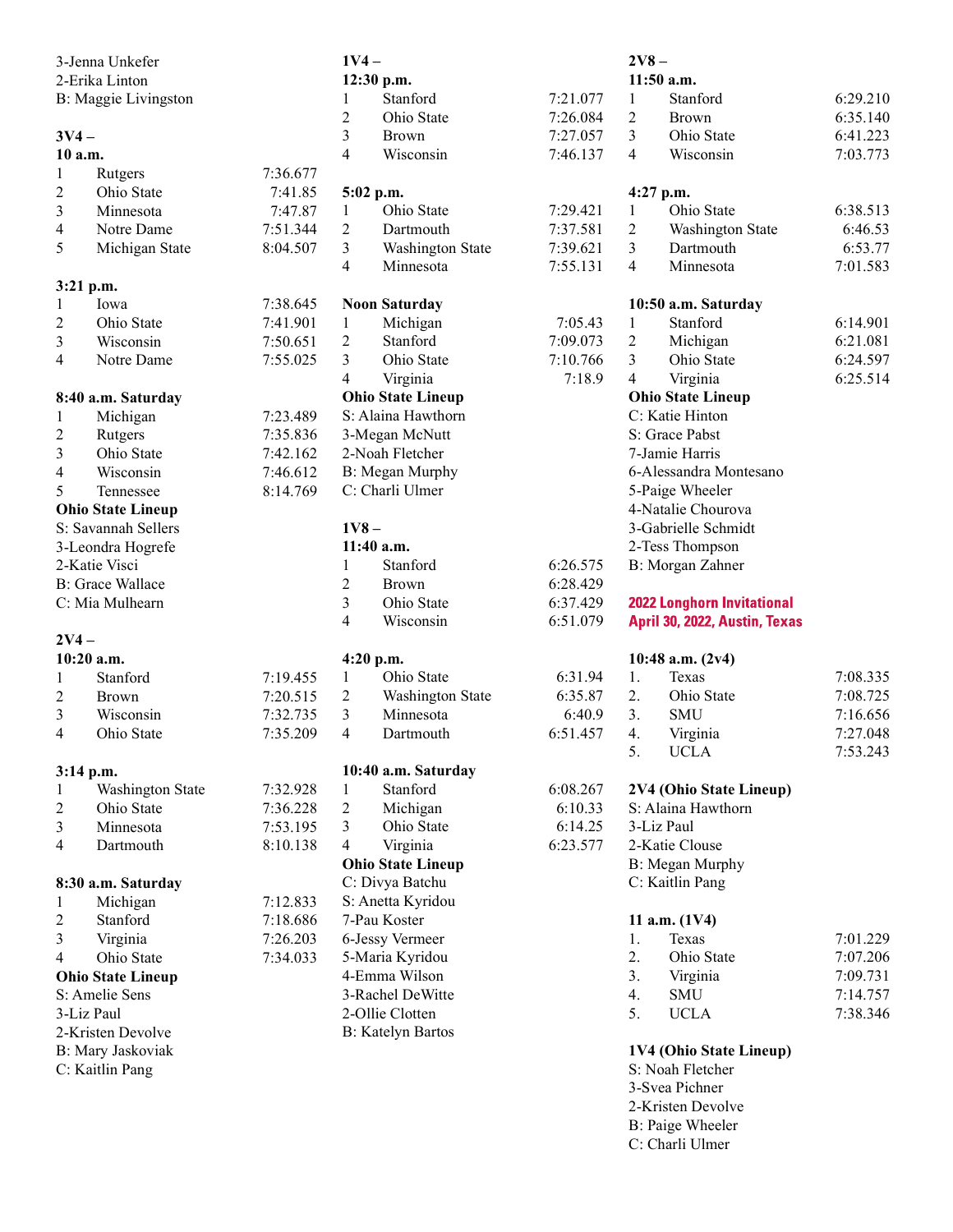#### 11:12 a.m. (2V8)

|               | $11.14$ and $270$ |          |
|---------------|-------------------|----------|
| $\mathbf{L}$  | Texas             | 6:21.431 |
| 2.            | <b>SMU</b>        | 6:29.672 |
| $\mathcal{E}$ | Ohio State        | 6:30.891 |
| 4.            | Virginia          | 6:34.750 |
| 5.            | <b>UCLA</b>       | 6:50.687 |

#### 2V8 (Ohio State Lineup)

C: Divya Batchu S: Grace Pabst 7-Emma Wilson 6-Pau Koster 5-Megan McNutt 4-Leandra Hogrefe 3-Gabrielle Schmidt 2-Katelyn Bartos B: Morgan Zahner

#### 11:24 a.m. (1V8)

|               | Texas       | 6:10.269 |
|---------------|-------------|----------|
| $\mathcal{D}$ | Ohio State  | 6:22.353 |
| $\mathcal{R}$ | <b>SMU</b>  | 6:22.441 |
| 4             | Virginia    | 6:28.918 |
| $\sim$        | <b>UCLA</b> | 6:32.196 |

#### 1V8 (Ohio State Lineup)

| C: Katie Hinton         |
|-------------------------|
| S: Anetta Kyridou       |
| 7-Maria Kyridou         |
| 6-Jessy Vermeer         |
| 5-Rachel DeWitte        |
| 4-Lexie Nothdurft       |
| 3-Natalie Chourova      |
| 2-Ollie Clotten         |
| <b>B:</b> Tess Thompson |

#### **2022 Big Ten Championship** May 15, 2022, Indianapolis

## 2022 Big Ten Championships Final Scores

1 Ohio State – 184 points (clinched with photo finish win in 1V8 by less than 0.6 seconds) 2 Michigan  $-174$ 3 Rutgers – 137 4 Indiana – 115 5 Iowa – 75 6 Wisconsin – 70 7 Minnesota – 59 8 Michigan State – 47

#### Ohio State Lineups/Results  $0$  a.m.  $(2N8)$

|                          | $\lambda$ a.m. (4110) |           |
|--------------------------|-----------------------|-----------|
| 1                        | Rutgers               | 06:55.477 |
| 2                        | Ohio State            | 06:55.779 |
| 3                        | Michigan              | 06:59.093 |
| 4                        | Michigan State        | 07:18.326 |
| $\overline{\mathcal{L}}$ | Wisconsin             | 07:24.568 |
| 6                        | Iowa                  | 07:48.184 |
|                          |                       |           |

## 2N8 (Ohio State Lineup)

C: Ellie Bujwalo-Nowak S: Maddie Reents 7-Mollly Hillman 6-Maggie Livingston 5-Kristen Hammond 4-Ava Fortney 3-Alex Gluntz 2-Morgan Miller B: Erika Linton

## 9:20 a.m. (1N8)

| 1 | Ohio State     | 06:39.098 |
|---|----------------|-----------|
| 2 | Michigan       | 06:41.900 |
| 3 | Rutgers        | 06:52.529 |
| 4 | Wisconsin      | 06:54.645 |
| 5 | Indiana        | 06:58.304 |
| 6 | Michigan State | 07:08.049 |
| 7 | Iowa           | 07:09.058 |
| 8 | Minnesota      | 07:21.464 |

## 1N8 (Ohio State Lineup)

C: Regan McElwee S: Carlotta Wolff 7-Taylor Benedict 6-Leandra Hogrefe 5-Emma Hall 4-Jillian Johnson 3-Kira Katterle 2-Lydia Stute B: Jenna Unkefer

#### 9:40 a.m. (3V4)

| $\mathbf{1}$  | Michigan       | 07:17.532 |
|---------------|----------------|-----------|
| 2             | Ohio State     | 07:21.901 |
| $\mathcal{E}$ | Rutgers        | 07:28.920 |
| 4             | Wisconsin      | 07:43.564 |
| 5             | Iowa           | 07:47.356 |
| 6             | Indiana        | 07:51.116 |
| 7             | Michigan State | 07:52.579 |
| 8             | Minnesota      | 07:58.761 |

## 3V4 (Ohio State Lineup)

S: Savannah Sellers 3-Katie Clouse 2-Svea Pichner B: Amelie Sens C: Mia Mulhearn

## 10 a.m. (2V4)

| 1 | Ohio State   | 07:05.968 |
|---|--------------|-----------|
| 2 | Michigan     | 07:08.866 |
| 3 | Rutgers      | 07:14.023 |
| 4 | Iowa         | 07:24.163 |
| 5 | Indiana      | 07:29.301 |
| 6 | Wisconsin    | 07:35.431 |
| 7 | Michigan St. | 07:35.868 |
| 8 | Minnesota    | 07:47.891 |

## 2V4 (Ohio State Lineup)

S: Noah Fletcher 3-Megan Murphy 2-Isabelle Huebener B: Liz Paul C: Kaitlin Pang

## 10:20 a.m. (1V4)

|   | Ohio State   | 7:01.378 |
|---|--------------|----------|
| 2 | Michigan     | 7:09.499 |
| 3 | Rutgers      | 7:16.119 |
| 4 | Michigan St. | 7:22.103 |
| 5 | Indiana      | 7:26.344 |
| 6 | Wisconsin    | 7:26.779 |
| 7 | Minnesota    | 7:28.751 |
| 8 | Iowa         | 7:33.718 |

#### 1V4 (Ohio State Lineup)

S: Alaina Hawthorn 3-Emma Wilson 2-Kristen Devolve B: Jamie Harris C: Charli Ulmer